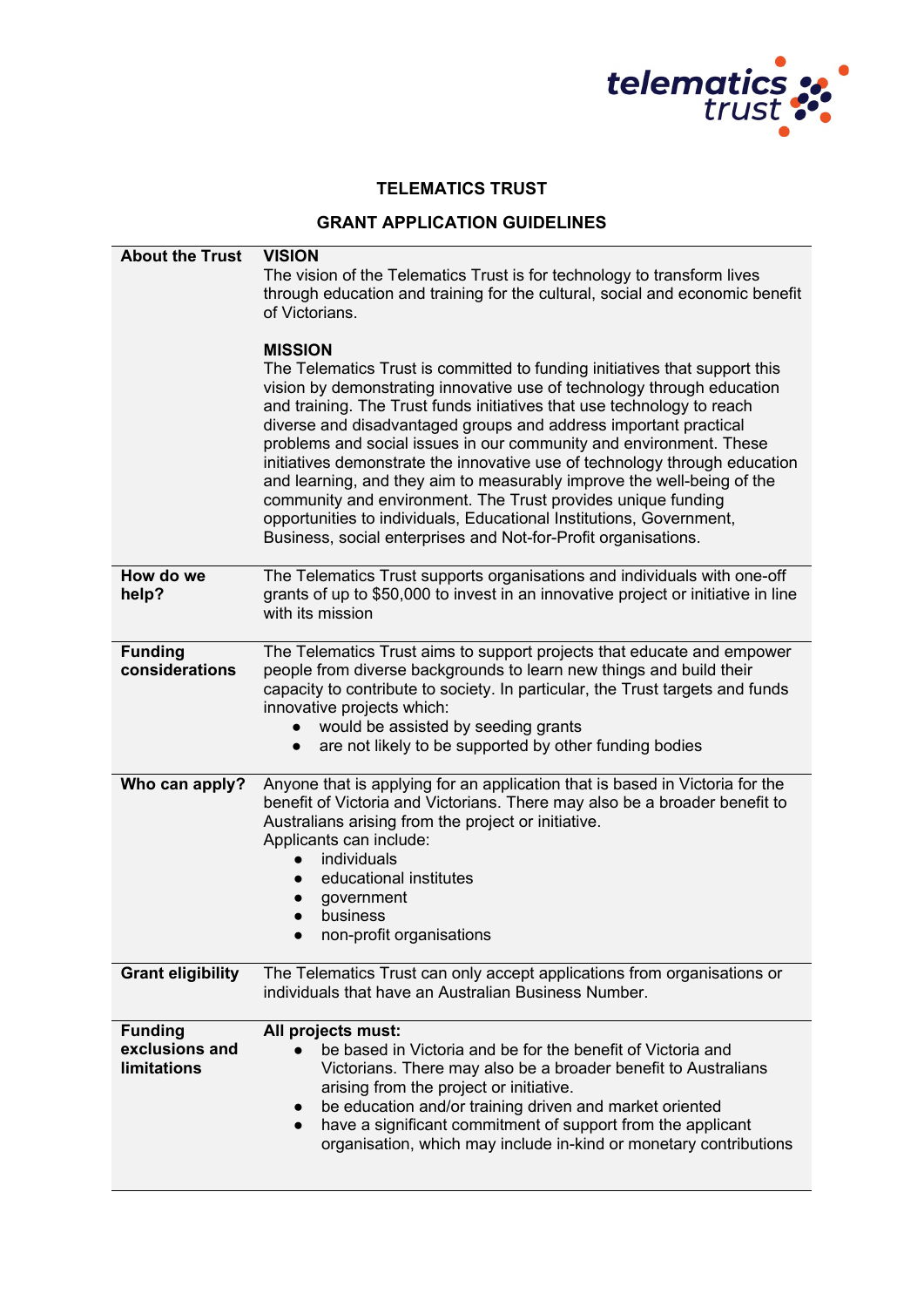

|                                       | The Trust will not fund:<br>projects that are >50% infrastructural and/or equipment<br>recurring, permanent salaries, however the Trust will fund salaries<br>$\bullet$<br>for special purpose projects<br>projects that merely translate curriculum materials from one<br>$\bullet$<br>medium to another<br>core organisational costs<br>$\bullet$<br>projects lacking innovation. Innovation is defined as a new idea,<br>$\bullet$<br>device or method<br>the same project more than once*<br>* Telematics Trust will not accept applications for the same project more<br>than once. An applicant that has multiple departments or faculties (i.e.<br>Universities) may apply with more than one application per grant round;<br>however, each application must be from a different department or faculty. |
|---------------------------------------|----------------------------------------------------------------------------------------------------------------------------------------------------------------------------------------------------------------------------------------------------------------------------------------------------------------------------------------------------------------------------------------------------------------------------------------------------------------------------------------------------------------------------------------------------------------------------------------------------------------------------------------------------------------------------------------------------------------------------------------------------------------------------------------------------------------|
| <b>Reporting</b>                      | If your application is successful, you will receive a letter<br>outlining the grant conditions and reporting requirements.<br>These are:<br>Year 1 report: It is a condition of receiving a grant that<br>$\bullet$<br>grantees provide a short project report and financial acquittal<br>12 months after the grant has been given.<br>Interim reports: If the project extends beyond twelve months,<br>$\bullet$<br>ongoing six-monthly progress reports are required until the<br>completion of the project.<br>Year 3 report: The Trust wishes to understand the longer<br>$\bullet$<br>contribution to the state of Victoria and will seek a short follow<br>up on how the project is doing three years after the grant was<br>made.                                                                       |
| <b>Grant</b><br>frequency             | Annual                                                                                                                                                                                                                                                                                                                                                                                                                                                                                                                                                                                                                                                                                                                                                                                                         |
| <b>Grant duration</b>                 | Single Grants                                                                                                                                                                                                                                                                                                                                                                                                                                                                                                                                                                                                                                                                                                                                                                                                  |
| <b>Application</b><br><b>Process</b>  | Applications:<br>Open on Monday 27 June 2022, and<br>Close at 5pm on Friday 22 July 2022.<br>All applications must be submitted via the online form on the website<br>and could include a 1-minute video explaining the project and what you<br>want to achieve (optional).<br>Please note: All applications must be submitted in full with all<br>supporting documentation (including assessor reports and letters of<br>support) by 5pm on the closing date. Any incomplete applications or<br>applications received after 5pm will be treated as ineligible.<br>Any applications from Universities must be forwarded through their<br>respective advancement offices.                                                                                                                                       |
| <b>Other</b><br><b>Considerations</b> | When assessing the strength of grant applications, in addition to satisfying<br>the basic eligibility criteria, funding exclusions and limitations, the Trust<br>may consider the following:                                                                                                                                                                                                                                                                                                                                                                                                                                                                                                                                                                                                                   |